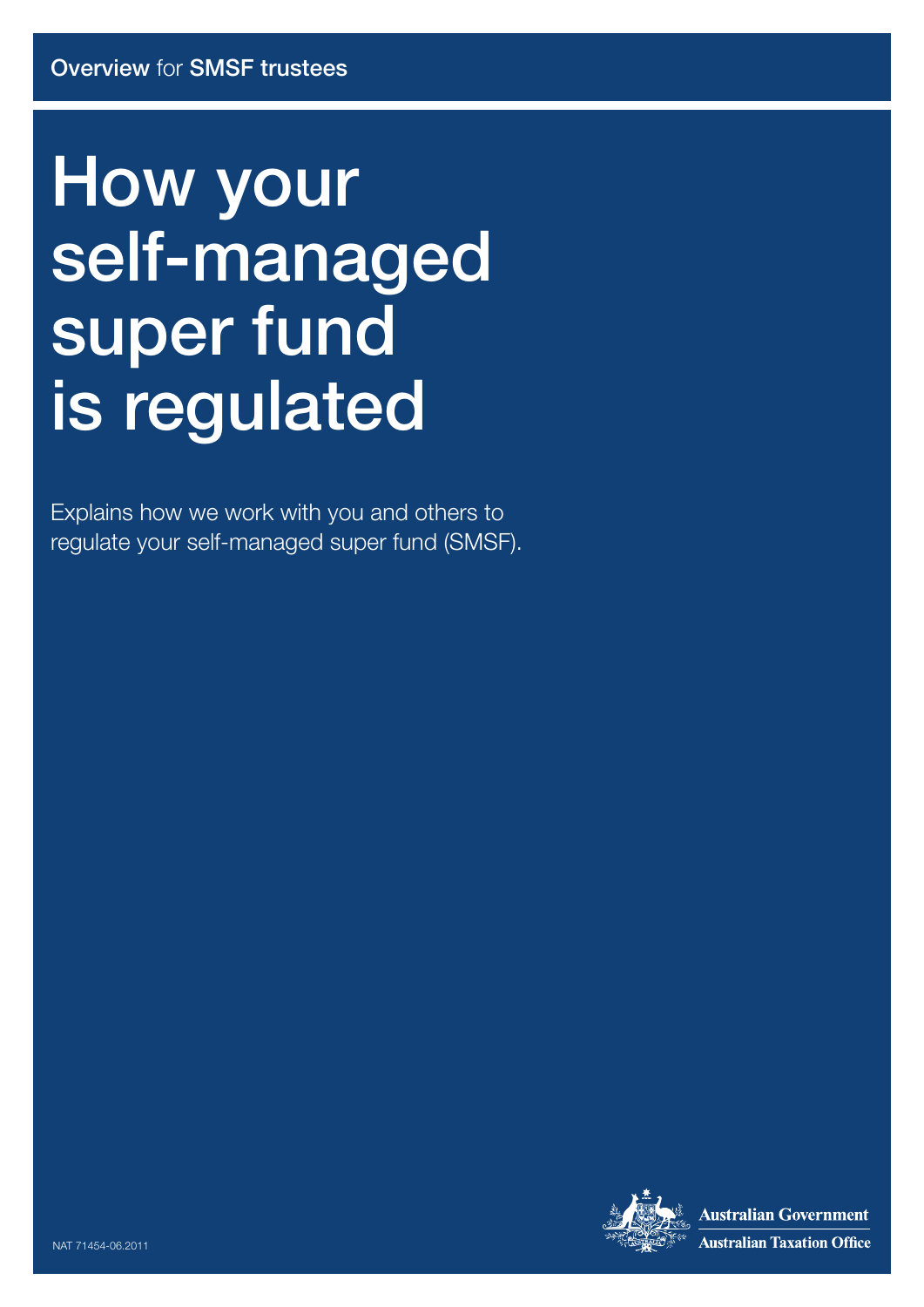### **OUR COMMITMENT TO YOU**

We are committed to providing you with accurate, consistent and clear information to help you understand your rights and entitlements and meet your obligations.

If you follow our information in this publication and it turns out to be incorrect or misleading, and you fail to comply with the law as a result, we must still apply the law correctly. However, we will take the fact that you followed our information into account when deciding what action, if any, we should take.

If you make an honest mistake in trying to follow our information in this publication and you fail to comply with the law as a result, we will take the reason for the mistake into account in deciding what action to take.

If you feel that this publication does not fully cover your circumstances, or you are unsure how it applies to you, you can seek further assistance from us.

We regularly revise our publications to take account of any changes to the law, so make sure that you have the latest information. If you are unsure, you can check for more recent information on our website at www.ato.gov.au or contact us.

This publication was current at June 2011.

#### **© AUSTRALIAN TAXATION OFFICE FOR THE COMMONWEALTH OF AUSTRALIA, 2011**

You are free to copy, adapt, modify, transmit and distribute this material as you wish (but not in any way that suggests the ATO or the Commonwealth endorses you or any of your services or products).

#### **PUBLISHED BY**

Australian Taxation Office Canberra June 2011

JS 19621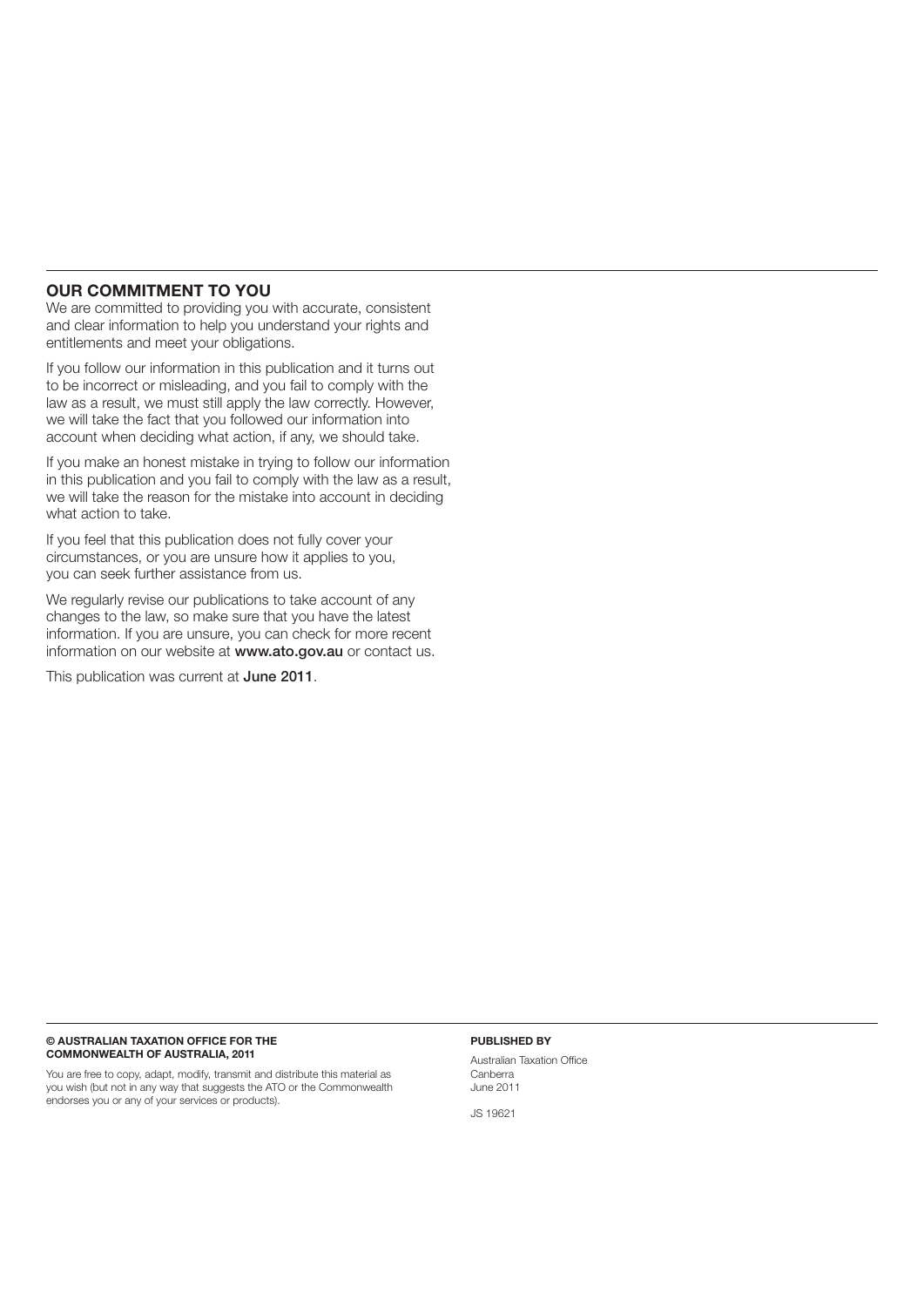# **CONTENTS**

| <b>COMMISSIONER'S FOREWORD</b>          |                |                                                 | 10                                                                                                                                                                                                                  |
|-----------------------------------------|----------------|-------------------------------------------------|---------------------------------------------------------------------------------------------------------------------------------------------------------------------------------------------------------------------|
| <b>WHY ARE SMSFS REGULATED?</b>         | 3              | Case study 1:                                   |                                                                                                                                                                                                                     |
| <b>WHO REGULATES SMSFs?</b>             | $\overline{3}$ | I've done something wrong?                      | 10                                                                                                                                                                                                                  |
| <b>OUR ROLE</b>                         | $\overline{4}$ | Case study 2:                                   |                                                                                                                                                                                                                     |
| <b>Registration process</b>             | $\overline{4}$ | to the other trustees?                          | 10                                                                                                                                                                                                                  |
| What our role does and does not include | $\overline{4}$ | Case study 3:                                   |                                                                                                                                                                                                                     |
| <b>ROLE OF ASIC</b>                     | $\overline{7}$ | between trustees?                               | 11                                                                                                                                                                                                                  |
| <b>ROLE OF APRA</b>                     | $\overline{7}$ | Case study 4:<br>What happens if my investments | 11                                                                                                                                                                                                                  |
| YOUR ROLE AS TRUSTEE                    | 8              |                                                 |                                                                                                                                                                                                                     |
| <b>ROLE OF SMSF PROFESSIONALS</b>       | 8              |                                                 | 12                                                                                                                                                                                                                  |
| Approved auditors                       | 8              |                                                 | inside back page                                                                                                                                                                                                    |
| Actuaries                               | 8              |                                                 |                                                                                                                                                                                                                     |
| Tax agents                              | 9              |                                                 |                                                                                                                                                                                                                     |
| Accountants                             | 9              |                                                 |                                                                                                                                                                                                                     |
| Financial advisers                      | 9              |                                                 |                                                                                                                                                                                                                     |
| Fund administrators                     | 9              |                                                 |                                                                                                                                                                                                                     |
| Legal practitioners                     | 9              |                                                 |                                                                                                                                                                                                                     |
|                                         |                |                                                 | $\overline{2}$<br><b>RESOLVING PROBLEMS</b><br>What if my auditor tells me<br>What if something happens<br>What if there is a dispute<br>do not perform?<br><b>SUPER TERMS EXPLAINED</b><br><b>MORE INFORMATION</b> |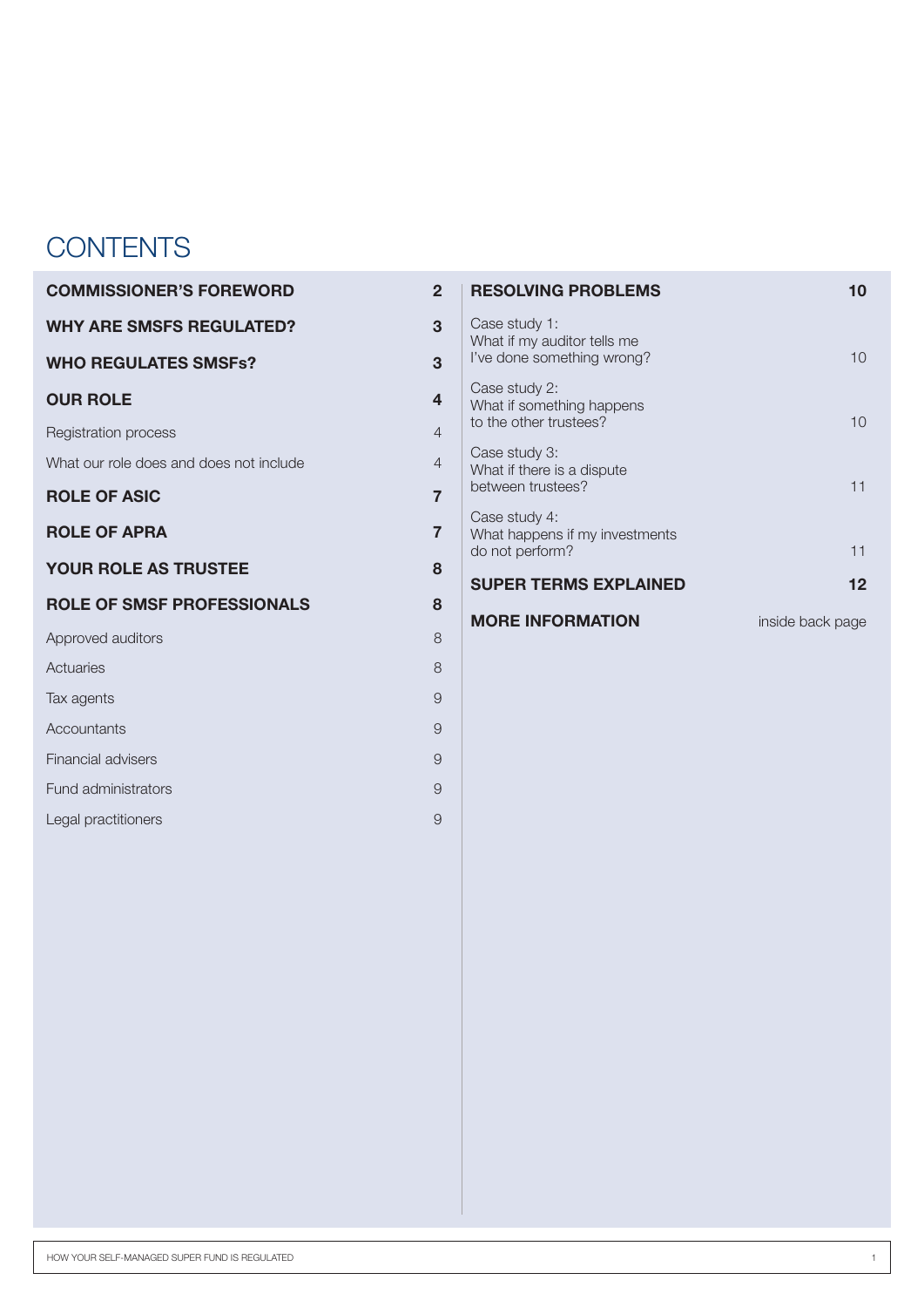### COMMISSIONER'S FOREWORD

Australia's superannuation system is designed to help and encourage people to achieve a higher standard of living in retirement than what would be possible from the age pension alone.

Self-managed superannuation funds (SMSFs) are playing an increasingly important role in the superannuation system and as regulator we have a responsibility to achieve high levels of compliance by SMSFs with superannuation and tax laws.

Safeguarding retirement income should be an objective that is common to everyone in the superannuation industry, from trustees, approved auditors, professional and industry bodies, and of course government agencies such as us the Australian Taxation Office (ATO), Australian Securities & Investments Commission (ASIC) and Australian Prudential Regulation Authority (APRA).

The rules outlined in the superannuation legislation are there to ensure that trustees' desire for flexibility and control over their management of the fund is matched by an equally strong attention to protecting their asset base so it is able to provide members with financial security in their retirement.

In this booklet we outline how SMSFs are regulated and the role that we and other government agencies have. To emphasise that ensuring the integrity of the superannuation system is a shared responsibility we also touch on roles of trustees and superannuation professionals.

Superannuation is one of Australia's greatest success stories, and SMSFs play a big part in that story.



Michael D'Ascenzo

Michael D'Ascenzo Commissioner of Taxation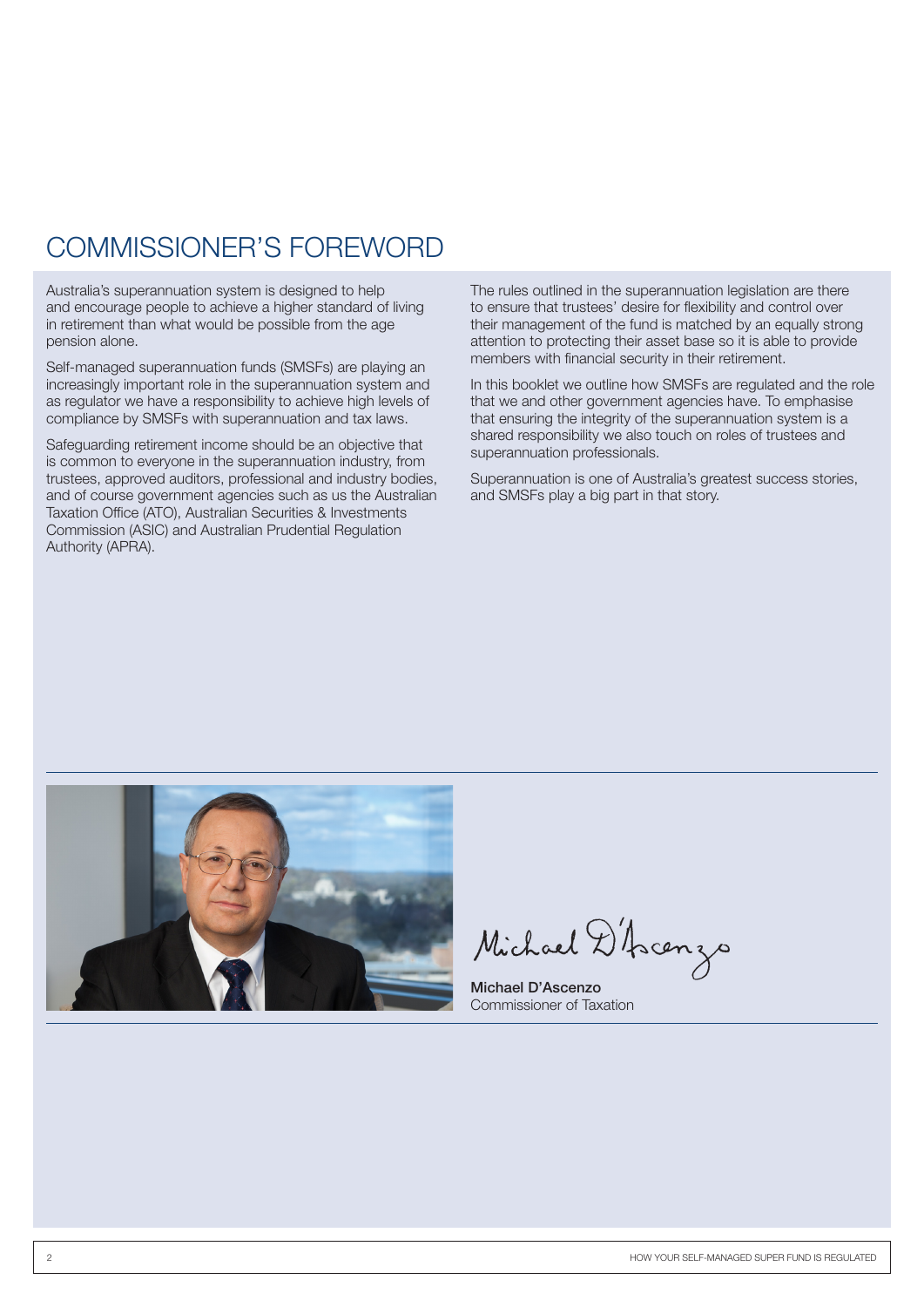# WHY ARE SMSFS REGULATED? WHO REGULATES SMSFS?

SMSFs are regulated to safeguard retirement income for Australians who choose to manage their own super. However, the soundness of SMSF investment choices are matters outside our role.

**C** Remember, there are risks associated with the investment choices you make.

The super system is regulated by three key government agencies:

- $\blacksquare$  ATO (us)
- Australian Securities & Investments Commission (ASIC)
- Australian Prudential Regulation Authority (APRA).

SMSFs are one of the retirement saving options available within the super system.

We are a regulator of SMSFs. As a regulator, we are responsible for administering the super and tax laws relevant to SMSFs on behalf of the government.

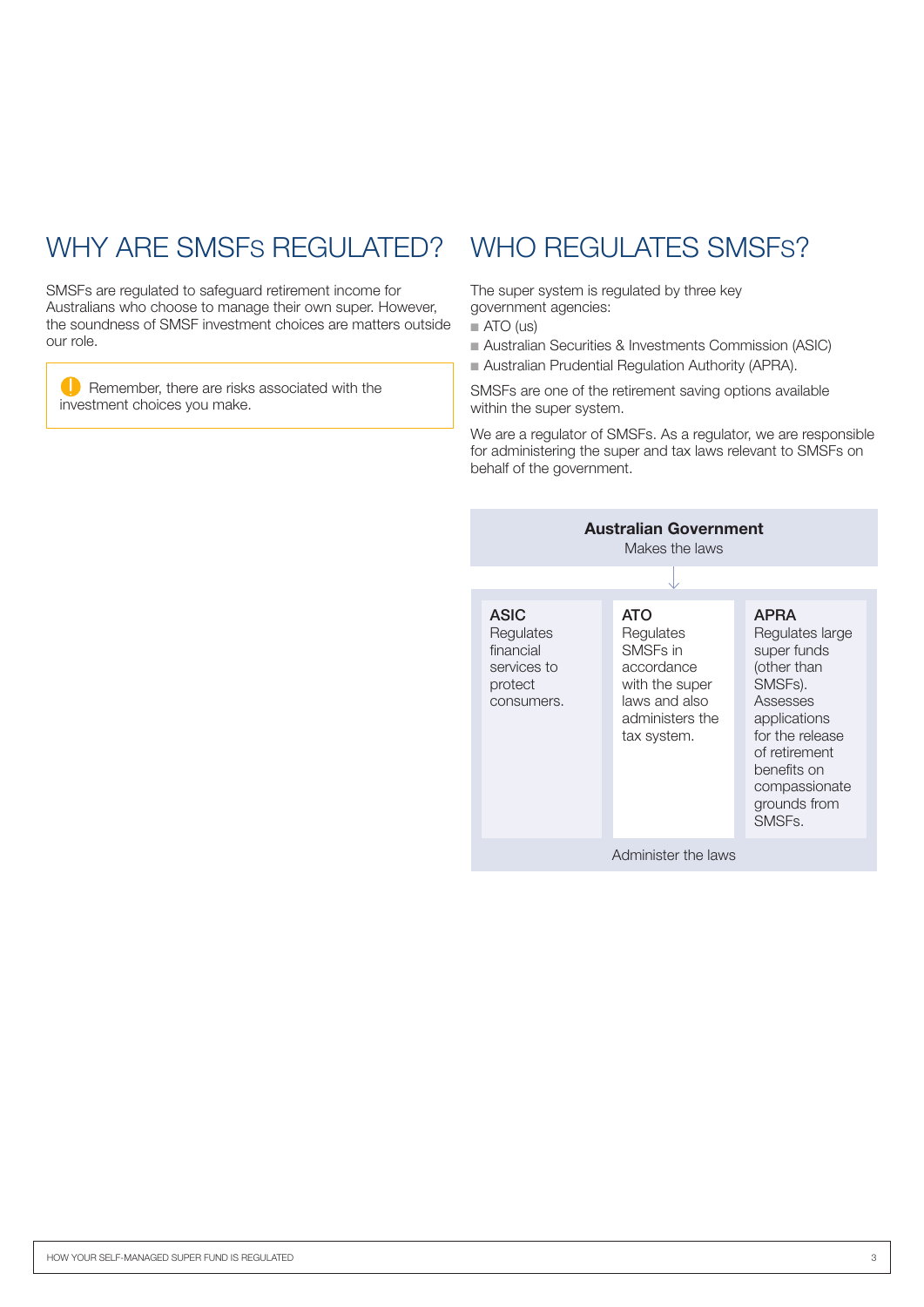### OUR ROLE

Our role as a regulator is to administer the relevant super laws for SMSFs. We aim to achieve high levels of compliance and to work with you to help you meet your obligations under the super and tax laws.

We help you understand your duties and responsibilities as a trustee under the law and make it as easy as possible for you to comply, for the future benefit of the members of your fund. We undertake activities to check compliance to safeguard retirement income, but we do not evaluate your investment choices. We are responsible for administering the super and income tax laws, but not for developing the law or related policy.

The way we administer the law includes:

- $\blacksquare$  verifying whether a fund's primary purpose is to pay retirement benefits to its members
- n providing information and forms to help you set up and manage your fund
- n checking that you manage your fund in accordance with the super laws
- $\blacksquare$  implementing and maintaining systems to check the laws are complied with
- $\blacksquare$  taking enforcement action to correct matters when breaches of the law are detected
- $\blacksquare$  checking that approved auditors perform their duties to the required standard.

If you make an honest mistake when trying to meet your obligations, we will work with you to correct it. Your individual circumstances will always be taken into consideration. However, trustees who fail to make a genuine effort to comply, or who set out to deliberately avoid meeting their legal obligations can face:

- $\blacksquare$  losing their tax concessions
- $\blacksquare$  being disqualified as a trustee
- $\blacksquare$  administrative penalties
- $\blacksquare$  being prosecuted.

Under the *Taxpayers' charter*, we provide you with information about your rights and obligations, as well as the service and standards you can expect from us.

If you feel you have been treated unfairly or unreasonably by us or another government department or agency and you cannot resolve the issue, you can refer the matter to the Commonwealth Ombudsman.

**EXT** For more information, visit www.ombudsman.gov.au

### **REGISTRATION PROCESS**

The SMSF registration process prevents non-legitimate SMSFs from being listed on Super Fund Lookup (SFLU). It can take up to 14 days before an SMSF is shown on SFLU as a regulated fund.

Once a new SMSF is displayed on SFLU as a regulated fund, it will be given a status of 'Registered - status not determined'. This means the fund will be able to accept transfers, rollovers, directed termination payments and contributions. This status is allocated to all SMSFs which the ATO accepts as regulated on registration and will be updated after the fund lodges its first annual return and is assessed as being 'Complying' or 'Non-complying'.

### **WHAT OUR ROLE DOES AND DOES NOT INCLUDE**

Under the law, we have specific responsibilities as a regulator of SMSFs and as administrator of tax laws. Therefore, there are some things we can do and some things we don't do.

|                                                 | We can                                                                                                                                                                                                                                                                                                                                                           | We don't                                                                                                                                                                                                |
|-------------------------------------------------|------------------------------------------------------------------------------------------------------------------------------------------------------------------------------------------------------------------------------------------------------------------------------------------------------------------------------------------------------------------|---------------------------------------------------------------------------------------------------------------------------------------------------------------------------------------------------------|
| Deciding whether<br>an SMSF is right<br>for you | provide general information about SMSFs to help<br>you decide if it is right for you                                                                                                                                                                                                                                                                             | tell you if an SMSF is a sensible vehicle in your<br>circumstances, to save for your retirement                                                                                                         |
| Setting up an SMSF                              | provide information about how to set up a fund<br>and the role of the trustee<br>register your election for your fund to be regulated<br>$\blacksquare$ provide your fund with a tax file number (TFN),<br>Australian business number (ABN) and register<br>your fund for GST (if applicable)<br>■ check that your fund is structured correctly<br>under the law | advise you of the best structure for your fund<br>provide your fund with a trust deed<br>provide your fund with an investment strategy<br>or investment advice (see 'Making'<br>investments' on page 5) |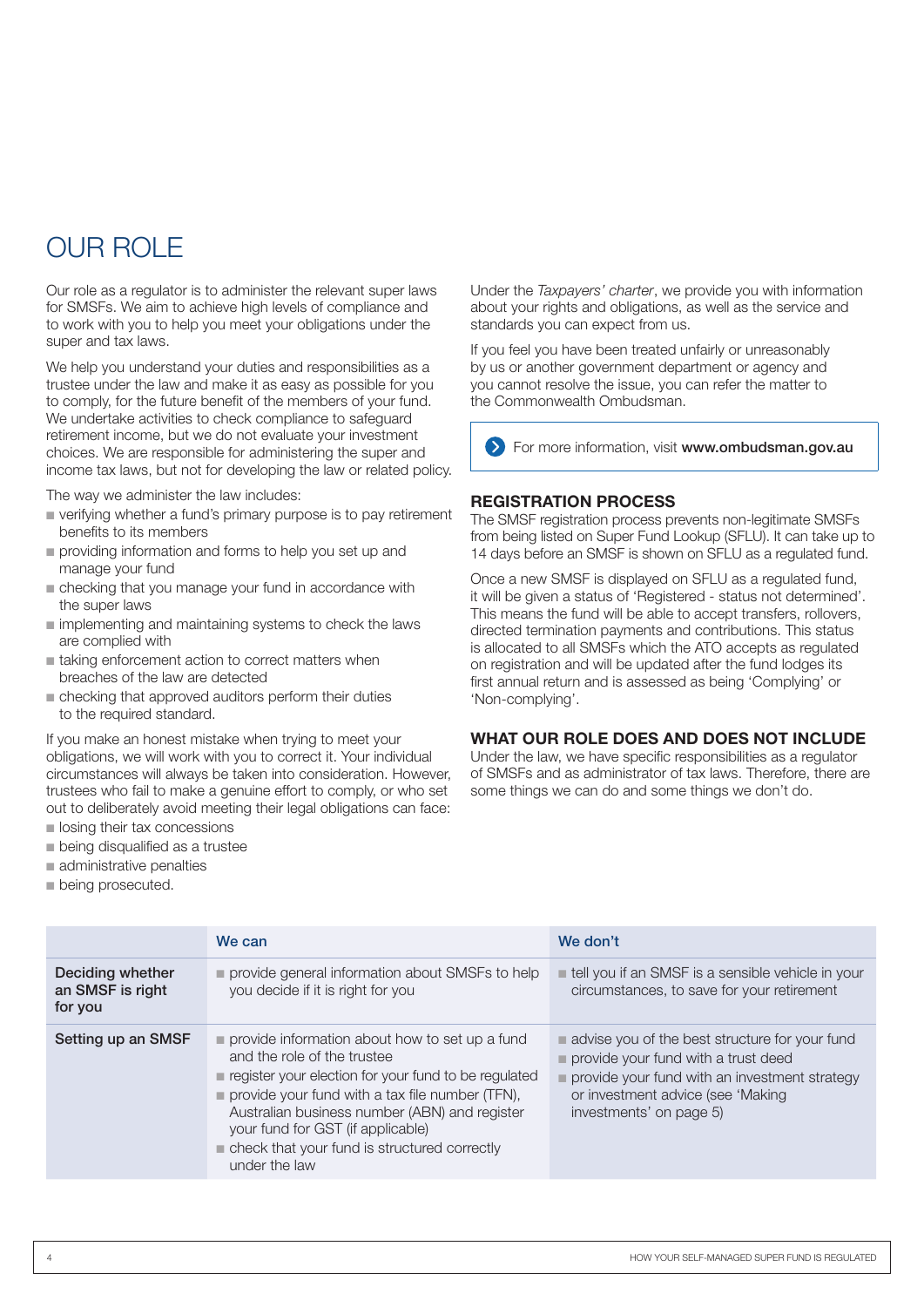|                                             | We can                                                                                                                                                                                                                                                                                                                                                                                                                                                                                                                                                                                                                                    | We don't                                                                                                                                                                                                                                         |
|---------------------------------------------|-------------------------------------------------------------------------------------------------------------------------------------------------------------------------------------------------------------------------------------------------------------------------------------------------------------------------------------------------------------------------------------------------------------------------------------------------------------------------------------------------------------------------------------------------------------------------------------------------------------------------------------------|--------------------------------------------------------------------------------------------------------------------------------------------------------------------------------------------------------------------------------------------------|
| Accepting<br>contributions<br>and rollovers | check if contributions and rollovers have<br>been made in accordance with the super<br>and tax laws                                                                                                                                                                                                                                                                                                                                                                                                                                                                                                                                       |                                                                                                                                                                                                                                                  |
| <b>Making investments</b>                   | provide general information about:<br>- investment restrictions you need to<br>comply with<br>- what your fund's investment strategy needs<br>to consider<br>check that your fund's investments:<br>- are consistent with your fund's investment<br>strategy<br>- comply with the super laws<br>provide you with specific advice about<br>how the super laws apply to your situation.<br>For example, whether your fund would fail<br>to comply with specific provisions of the super<br>laws if it invested in a particular transaction<br>While our advice is not binding, see<br>'Our commitment to you' on the inside<br>front cover. | provide you with:<br>- financial advice or give an opinion about<br>the soundness of your investment<br>decisions, or<br>- an investment strategy for your fund<br>tell you if your investment strategy meets<br>the retirement needs of members |
| Paying benefits                             | check that you are complying with the super<br>laws when you pay out benefits to your<br>fund's members<br>provide you with information about when you<br>can access your retirement benefits<br>provide you with information about how benefit<br>payments are taxed                                                                                                                                                                                                                                                                                                                                                                     | tell you in what form the benefits should<br>be paid (pension or lump sum)                                                                                                                                                                       |
| Reporting<br>and lodging                    | confirm you have lodged your fund's annual<br>returns and check they are accurate and complete<br>check you have paid your fund's supervisory levy<br>amend your fund's income tax assessment and<br>require payment of any tax shortfall including<br>interest where applicable<br>remit administrative penalties for late lodgment<br>and false or misleading statements. Penalties are<br>imposed by law                                                                                                                                                                                                                               |                                                                                                                                                                                                                                                  |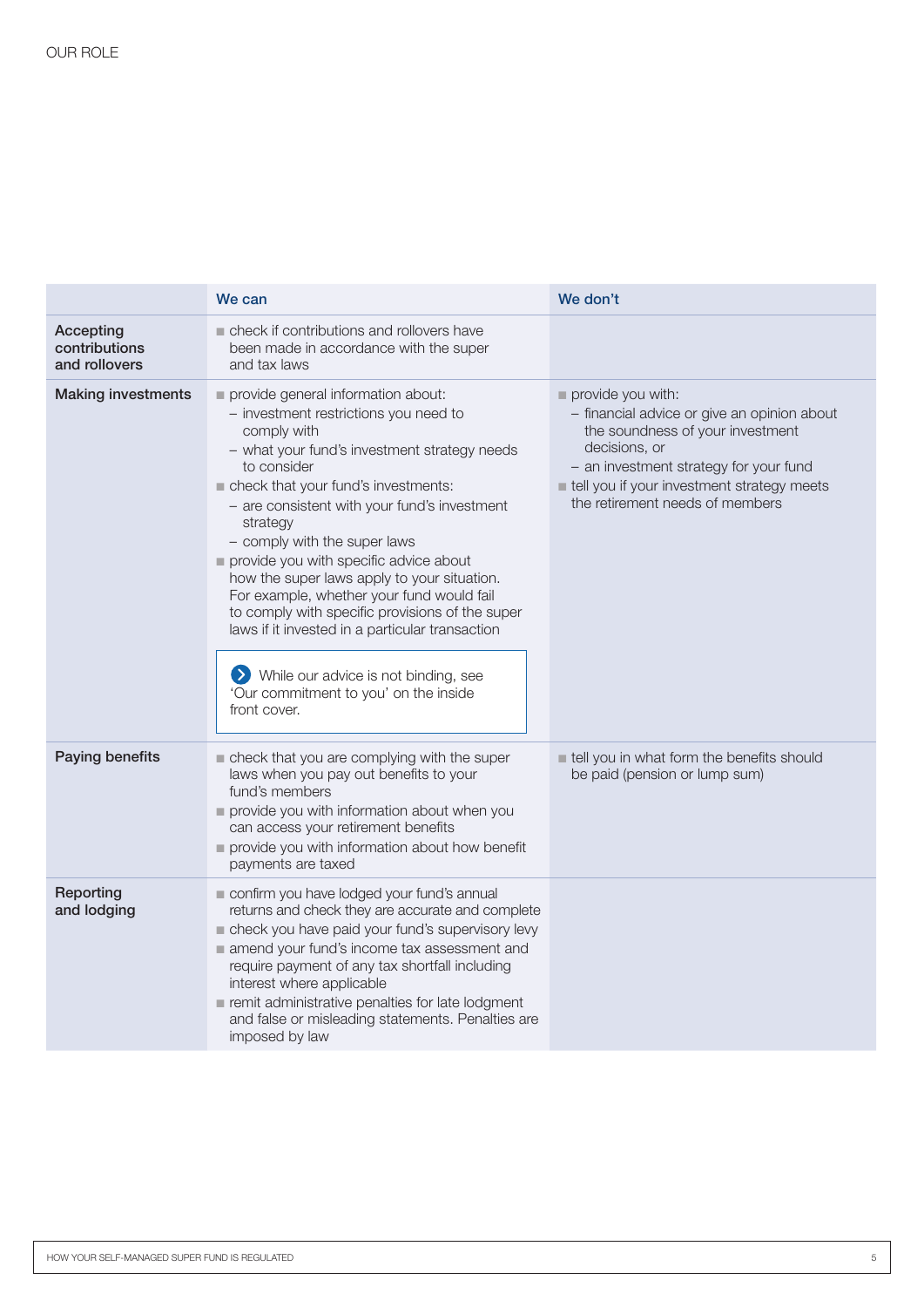| We can                                                                                                                                                                                                                                                                                                                                                                                                                                                                                                                                                                                                    | We don't                                                                                                                                                                                                                                                                                                                 |
|-----------------------------------------------------------------------------------------------------------------------------------------------------------------------------------------------------------------------------------------------------------------------------------------------------------------------------------------------------------------------------------------------------------------------------------------------------------------------------------------------------------------------------------------------------------------------------------------------------------|--------------------------------------------------------------------------------------------------------------------------------------------------------------------------------------------------------------------------------------------------------------------------------------------------------------------------|
| check that you have complied with the law by<br>auditing your fund. If you haven't complied, we<br>can take enforcement action that may include<br>- accepting an undertaking from you to rectify<br>the breach<br>- disqualifying you as trustee<br>- making your fund a non-complying fund<br>- prosecuting in the most serious cases<br>check you have signed and retained a<br>trustee declaration (if appointed on or after<br>1 July 2007)<br>target specific funds that present a risk of not<br>complying with the law<br>check that your approved auditor conducts<br>proper and adequate audits |                                                                                                                                                                                                                                                                                                                          |
| provide specific advice about how the tax laws<br>apply to your situation. For example, whether<br>your fund would fail to comply with the super<br>laws if it invested in a particular financial product<br>provide information and advice about how the<br>super laws apply<br>provide general rulings and determinations as<br>guidance on our view of the law as the regulator<br>of SMSFs - for example, the sole purpose test.<br>While our advice is not binding, see<br>'Our commitment to you' on the inside<br>front cover.                                                                     |                                                                                                                                                                                                                                                                                                                          |
| provide general advice about your options in<br>resolving disputes<br>take action when you have not complied with<br>the super laws                                                                                                                                                                                                                                                                                                                                                                                                                                                                       | provide specific advice on how to resolve<br>disputes between trustees.                                                                                                                                                                                                                                                  |
| check that you have appointed an approved<br>auditor to audit your fund for each income year<br>report approved auditors to their professional<br>association where serious concerns are identified<br>with their practices<br>disqualify approved auditors if warranted<br>provide general advice on the types of<br>professionals you can consult and refer you<br>to a professional association.                                                                                                                                                                                                       | recommend a specific professional<br>intervene when you have a dispute with<br>a professional. Note that in certain<br>circumstances you may be able to refer to<br>a professional regulating body, or a relevant<br>government authority.<br>For more information, see 'Role of<br>21<br>SMSF professionals' on page 8. |
|                                                                                                                                                                                                                                                                                                                                                                                                                                                                                                                                                                                                           |                                                                                                                                                                                                                                                                                                                          |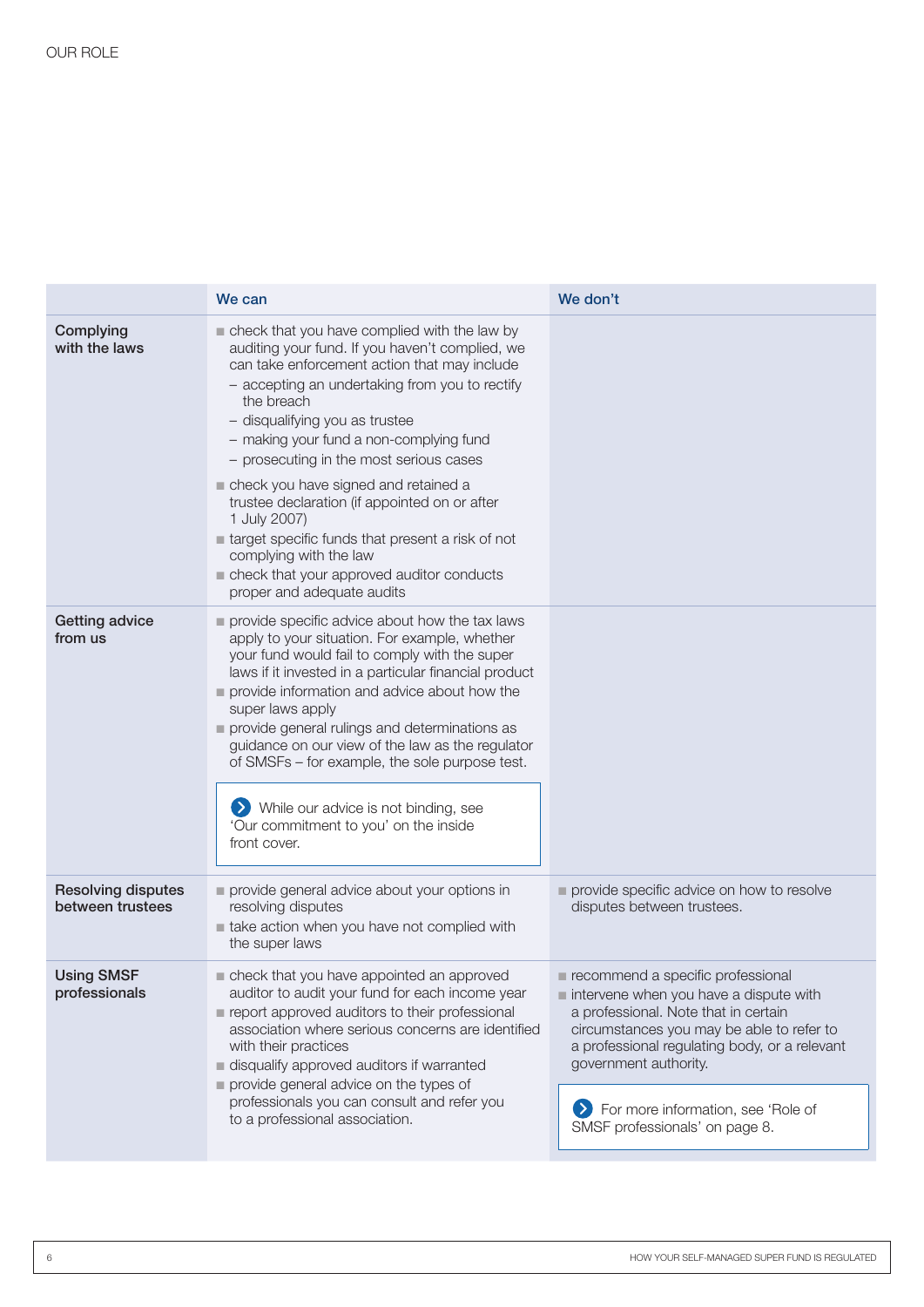ASIC is the consumer protection regulator for financial services, including:

- $\blacksquare$  investing
- $\blacksquare$  super
- $\blacksquare$  deposits
- $\blacksquare$  insurance.

It regulates and enforces laws that promote honesty and fairness in financial products and services, financial markets, and Australian companies.

ASIC also licences financial advisers and regulates Australian companies, including companies that are corporate trustees of an SMSF.

For more information about licensed financial advisers and free advice and safety checks relevant to your fund's investments, refer to the ASIC consumer website at www.moneysmart.gov.au

### ROLE OF ASIC BOLE OF APRA

APRA is the regulator of super funds other than SMSFs.

It has only one role related to SMSFs that is, to assess applications for the release of funds to members on compassionate grounds.

For more information about the wider roles of APRA, visit www.apra.gov.au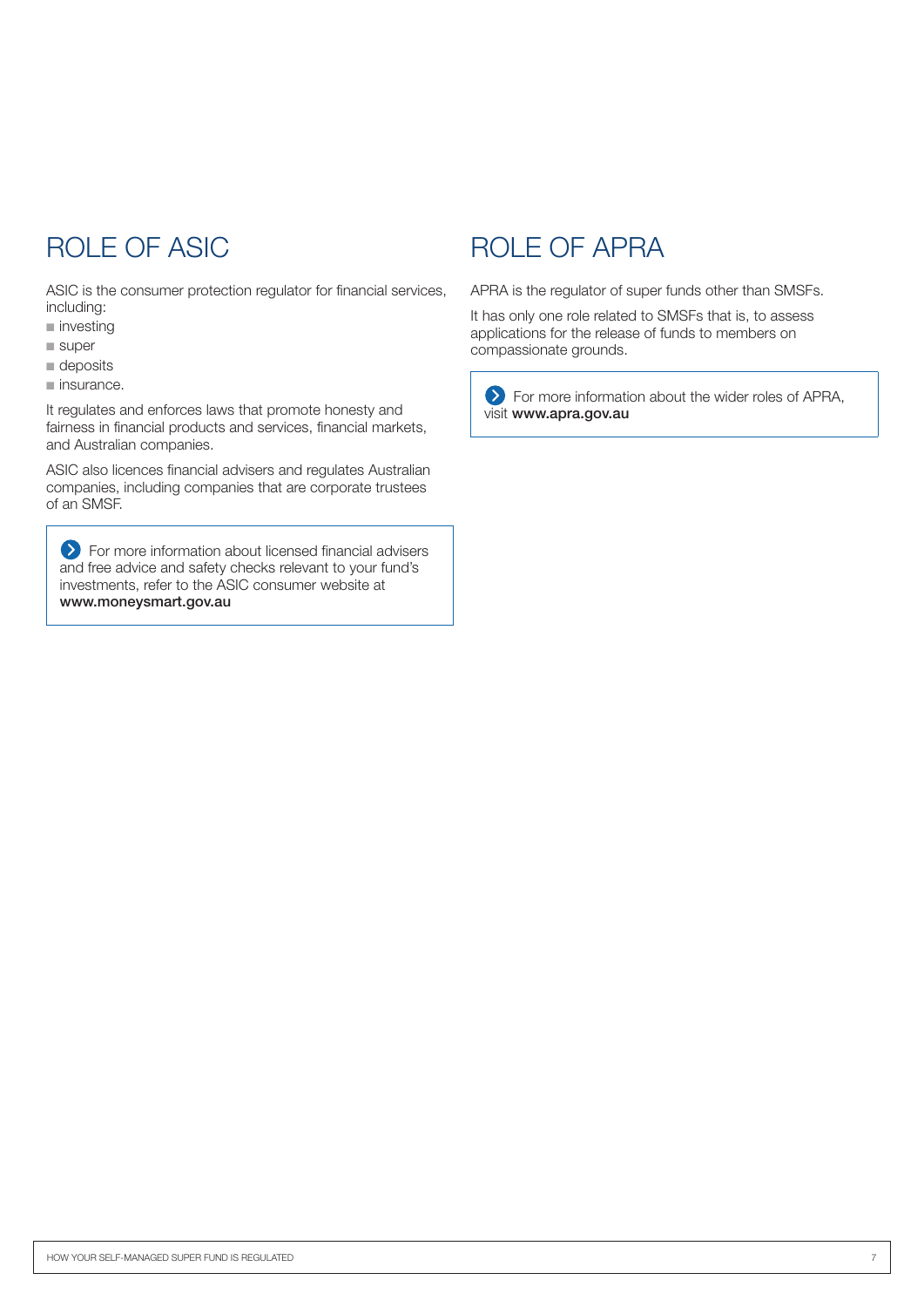## YOUR ROLE AS TRUSTEE

Your role as a trustee of an SMSF is an important one. You are responsible for managing your fund and making sure you comply with the super and tax laws.

As a trustee, your obligations include:

- $\blacksquare$  making sure the sole purpose of the fund is to provide retirement benefits to the members
- $\blacksquare$  preparing and implementing an investment strategy and making investment decisions with respect to super and tax laws
- $\blacksquare$  accepting contributions and paying benefits (pension or lump sums) in accordance with super and tax laws
- n ensuring an approved auditor is appointed for each income year
- $\blacksquare$  undertaking administrative tasks such as lodging annual returns and record keeping
- $\blacksquare$  making sure new trustees sign the *Trustee declaration* (NAT 71089).

All trustees are equally responsible for the decisions made for your fund.

**S** For more information about your duties and responsibilities as trustee, refer to *Running a self-managed super fund* (NAT 11032).

### ROLE OF SMSF PROFESSIONALS

Under the super laws you **must** appoint an independent approved auditor to audit your fund's operations each year and in some circumstances an actuary.

You can also decide to use one or more SMSF professionals to help you to manage your fund, such as a tax agent, accountant, financial adviser, fund administrator or legal practitioner. If you do, it's important that you get good advice and choose a qualified professional that's right for you and your circumstances.

Remember, even if you use a professional, the ultimate responsibility for running the fund and making decisions still rests with you as trustee.

### **APPROVED AUDITORS**

Approved auditors examine your fund's financial statements and assess your overall compliance with the super laws. This includes checking that:

- $\blacksquare$  your fund's investments comply with the super laws and the fund's investment strategy
- $\blacksquare$  the purpose of your fund is to provide retirement benefits to its members
- $\blacksquare$  any contributions and benefit payments (pension or lump sum) made comply with the super rules
- vou have met your lodgment and administrative obligations, such as keeping appropriate records to explain the operations of the fund.

You must have an auditor's report before you lodge your fund's SMSF annual return. To meet this deadline, allow sufficient time for your auditor to conduct the audit. If they identify certain breaches of the super laws or have concerns about your fund's financial position, they will also notify us.

Complaints about an auditor relevant to the conduct of SMSF audits can be referred to the professional association that your auditor is a member of and/or to us.

### **ACTUARIES**

You may be required to appoint an actuary and obtain an actuarial certificate if your fund begins to pay a pension to a member. You do not need an actuary certificate if you are paying:

- $\blacksquare$  an account based pension
- $\blacksquare$  an allocated pension
- $\blacksquare$  a market-linked pension
- $\blacksquare$  an annuity purchased through a life insurance company.

An actuary can determine your fund's annual return on investments and its ability to pay a pension to a member. The actuary can also determine the amount of the fund's assets that are being used to provide the benefit so the relevant assets and associated income qualify for tax exemptions.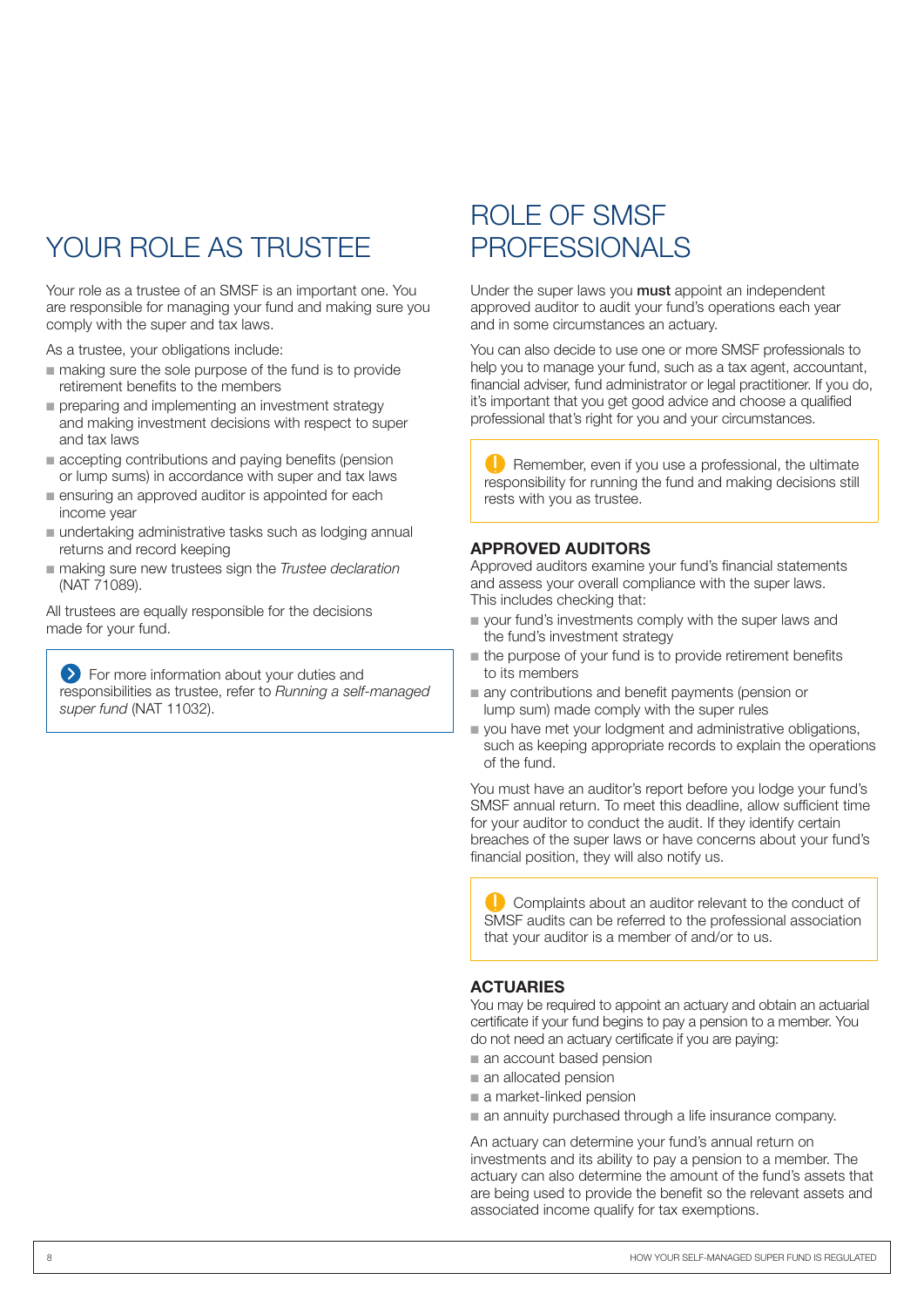Complaints about actuaries can be referred to the Institute of Actuaries of Australia.

For more information about actuary certificates, refer to *Running a self-managed super fund* (NAT 11032).

#### **TAX AGENTS**

Tax agents can help you manage your fund's tax affairs. As a trustee, you can use a tax agent to complete and lodge your fund's annual returns and provide you with taxation advice in relation to your fund.

They can also help you understand your obligations under the tax laws and represent you in your dealings with us.

Generally, only a registered tax agent can charge a fee for providing these services. Tax agents must be registered under *the Income Tax Assessment Act 1936*.

Complaints about tax agents can be referred to the Tax Practitioners Board.

You can check that your tax agent is registered by visiting the Tax Practitioners Board website at www.tpb.gov.au

### **ACCOUNTANTS**

As a trustee, you need to keep accurate accounting records that explain your fund's transactions and financial position. An accountant can help you with this and prepare the fund's annual statement of financial position and operating statement. Often, your fund's accountant will also be your fund's tax agent and can assist you in the administration of your fund.

Complaints about accountants can be referred to your accountant's professional association.

### **FINANCIAL ADVISERS**

A financial adviser can provide you with advice that is tailored to your fund, its objectives and the needs of the fund's members. They can help you prepare, review and update your fund's investment strategy and advise you on the types of investments you should consider, and what is allowed under the law.

You can check your financial adviser is appropriately licensed or authorised to provide such advice at www.asic.gov.au

Complaints about licensed financial advisers can be made to the adviser's professional association or ASIC.

### **FUND ADMINISTRATORS**

A fund administrator can help you manage the day‑to‑day running of your fund, and meet your annual reporting and administrative obligations.

The services of a fund administrator vary but typically include a range of accounting, financial, taxation, and record-keeping services. They are not usually licensed to provide financial advice.

Depending on the services provided by your administrator and whether they are members of a professional body or licensed to provide financial advice, you may be able to lodge complaints about them to their professional association or ASIC.

#### **LEGAL PRACTITIONERS**

As a trustee, you can use a legal practitioner to prepare, review and update your fund's trust deed. They can advise you whether certain actions are allowed under the law and represent you in legal proceedings. You can also seek their advice on such things as the legal implications of relationship breakdown, divorce, estate planning or disputes between trustees.

Complaints about legal practitioners can be referred to the Law Society.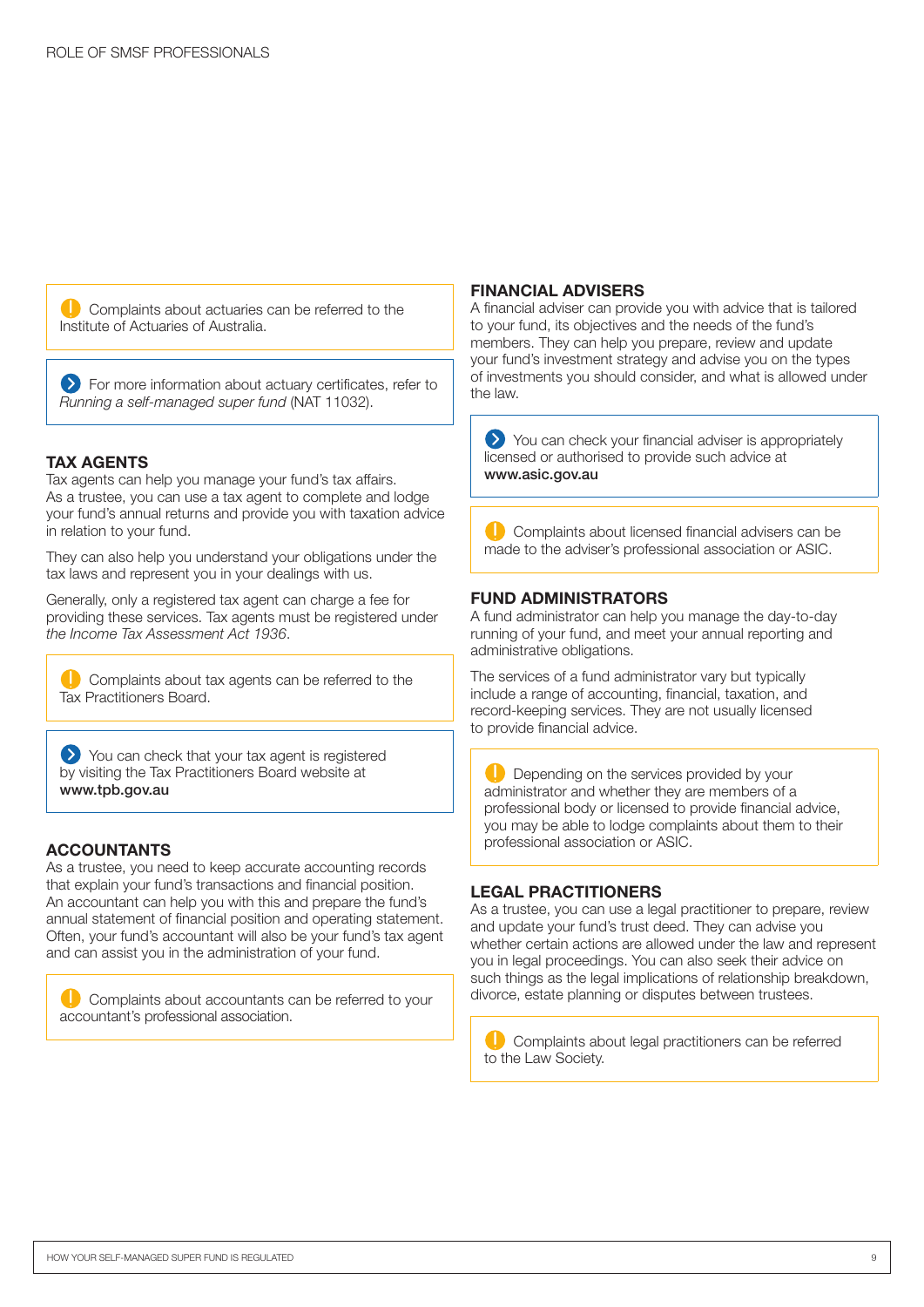## RESOLVING PROBLEMS

The case studies below illustrate important issues you may face when running your fund. They will help you understand our role in these situations and how we work with other government agencies and SMSF professionals.

**EX** For more information about the issues in these case studies, including the rules relating to investments:

 $\blacksquare$  visit www.ato.gov.au

refer to *Running a self-managed super fund* (NAT 11032).

### **CASE STUDY 1: WHAT IF MY AUDITOR TELLS ME I'VE DONE SOMETHING WRONG?**

If your fund's auditor advises that you haven't complied with all your obligations, you should take immediate steps to address any identified problems. If you are not sure what you need to do to comply, contact us or seek professional advice.

### **EXAMPLE**

The Blank super fund's auditor notified the fund's trustees that they had not complied with the super laws as they borrowed \$10,000 to invest in shares and used a fund asset as security for the loan. The auditor informed the trustees of the breach and advised they had to repay the loan immediately. The fund's auditor also lodged an *Auditor/actuary contravention report* (ACR) notifying the ATO of the matter.

The trustees met to discuss the best way to repay the loan. The minutes of the meeting recorded that employer contributions for members were due to be paid within two months, and the proceeds could be used to pay out the loan. The trustees asked the auditor whether it was acceptable to wait until the contributions were received before making the payment as the fund did not have sufficient cash to repay immediately. The ATO advised the proposed repayment option was suitable rectification.

Some time after receiving the ACR, the ATO contacted the trustees who advised they had repaid the loan. The ATO asked for written evidence that they had rectified the breach. The trustees faxed copies of bank statements to the ATO showing the loan had been repaid within the period specified.

The trustees also provided written confirmation they would take appropriate steps to prevent future breaches of this nature.

In deciding how to deal with this matter, the ATO considered the trustees:

- willingness to co-operate
- $\blacksquare$  active steps to address the situation.

### **CASE STUDY 2: WHAT IF SOMETHING HAPPENS TO THE OTHER TRUSTEES?**

If something happens to one of your fund's trustees, your fund can be significantly affected. Examples include:

- $\blacksquare$  permanent incapacity of a trustee
- $\blacksquare$  death of a trustee.

### **EXAMPLE**

Sonia and Owen had been operating their SMSF for many years. Owen was involved in a car accident and died. Although Sonia had accepted her responsibilities as a trustee she had generally relied on Owen to manage the fund's investments and the day-to-day running of their SMSF.

Sonia was not sure what to do about the fund. She contacted the ATO for some information about what the super laws required. Sonia also consulted the ATO website and a professional adviser.

From her research she understood that she had to:

- $\blacksquare$  appoint a legal personal representative to act as trustee in Owen's place until the payment of death benefits started
- $\blacksquare$  organise payment of death benefits.

She also had to decide whether to continue the fund or wind it up and roll the proceeds into a large fund. If she continued to operate as a single member fund, she had to:

- $\blacksquare$  change the fund's structure to make sure it still met the definition of an SMSF, either by appointing a corporate trustee or another individual as trustee
- $\blacksquare$  notify the ATO of any changes in trustees and members
- $n$  make sure any new trustees signed the trustee declaration stating they understood their obligations.

She was aware from her contact with the ATO that even if she decided to use an SMSF professional to help her, she would remain ultimately responsible for managing the fund. Any new trustees would be equally responsible and accountable for the decisions of the fund.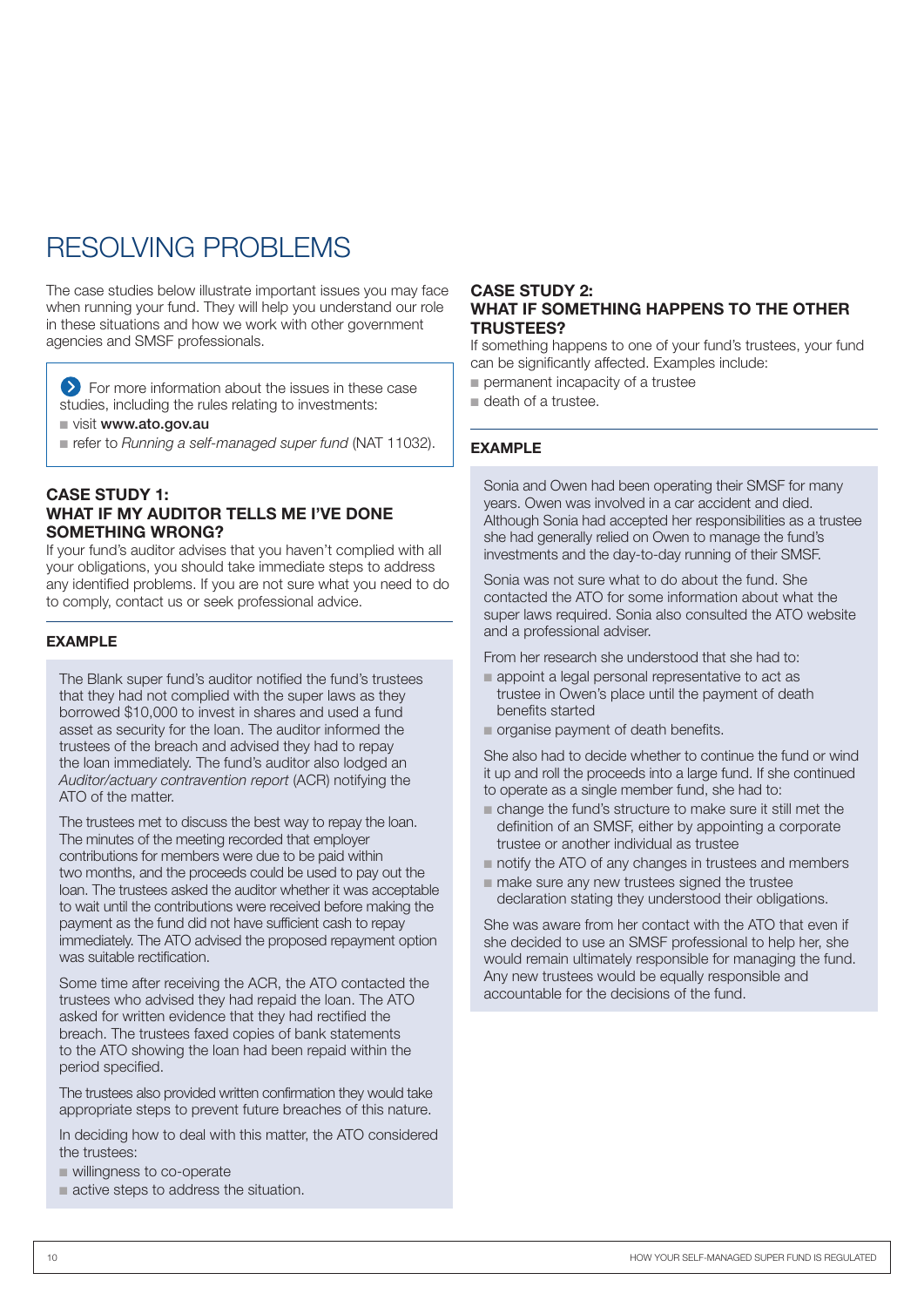### **CASE STUDY 3: WHAT IF THERE IS A DISPUTE BETWEEN TRUSTEES?**

If there is a dispute between trustees of the fund, it is generally the trustees' responsibility to work it out. Trustees and members of SMSFs cannot access the Superannuation Complaints Tribunal for assistance in resolving any disputes.

If you are unable to resolve a dispute, you can:

- leave the fund and roll your benefits into another fund, or
- $\blacksquare$  seek legal advice if the actions of the other trustees have caused a loss or reduction to your retirement savings, or have breached super or tax laws.

In our role as a regulator, we only become involved where trustees fail to comply with the super or tax laws.

#### **EXAMPLE**

Bernard and Cathy are married and are the members and trustees of the Ber‑Cat Super Fund. The fund held \$200,000 worth of assets in an interest-bearing cash account. Both members had \$100,000 in retirement savings in the fund.

Over time, Bernard and Cathy developed relationship problems and ceased communicating as trustees. Bernard withdrew \$150,000 from the fund and spent the money on personal items and holidays. Due to this, Cathy lost 50% of her retirement savings in the fund. Bernard failed to comply with the requirements of the super laws as he had withdrawn the money without meeting a condition of release.

The ATO was notified of Bernard's actions and his income tax return was amended to include the \$150,000 that was taxed at his marginal rate plus penalties. In reviewing this case the ATO took into account all the circumstances surrounding the breaches. After considering the compliance options available, including making the fund non‑complying and taking civil prosecution action against Bernard, the ATO decided to disqualify him as trustee. This prevented him from becoming a trustee of any super fund. This was in addition to the tax penalty imposed on his individual return. To make the fund non‑complying would have penalised Cathy as she would lose half of her remaining assets in the fund.

Cathy approached the Superannuation Complaints Tribunal and was informed they could not assist in any SMSF dispute resolution. She then contacted the ATO. The ATO advised they could not help her recover her money and she could not obtain compensation from the government under the super laws (an option available for APRA funds). However she could seek legal advice to pursue the matter.

After speaking with her SMSF professional, she concluded her options were to:

- $\blacksquare$  carry on her SMSF as a single member fund by appointing either another individual trustee or a corporate trustee, or
- $\blacksquare$  wind up the Ber-Cat Super fund and roll the remaining funds into a large fund.

If she decides to continue with the fund, she will make sure any new trustees sign the trustee declaration and use safeguards, such as joint bank account signatories, to protect the fund's assets. She now understands the importance of taking an active role in managing her fund.

### **CASE STUDY 4: WHAT HAPPENS IF MY INVESTMENTS DO NOT PERFORM?**

As a regulator, we are not responsible for the investment choices you make and cannot give you investment advice. We only become involved if the investments you choose do not comply with the super or tax laws.

If your investments aren't performing well, you have to decide if you want to continue holding these investments or make other investment choices. In these circumstances you may decide to obtain advice from a financial adviser.

#### **EXAMPLE**

Bill and Penny are the trustees of an SMSF. After receiving a tip from a friend, they invested 75% of their fund's capital in XYZ Ltd shares. Soon afterwards XYZ Ltd encountered trading difficulties and became insolvent. As a result they only recouped a small portion of their investment. Unsure of what to do about the loss and whether they should continue running their fund, they contacted the ATO.

The ATO explained they could not give them financial advice on their investments and that it was their responsibility as trustees to invest prudently and according to the super laws.

Bill did some research and found that ASIC provided some useful information about choosing investments.

After speaking with their SMSF professional, Bill and Penny decided to continue running their fund but altered their investment strategy to making lower risk investments including term deposits and listed shares across a number of different industry types. They also agreed to review their strategy regularly.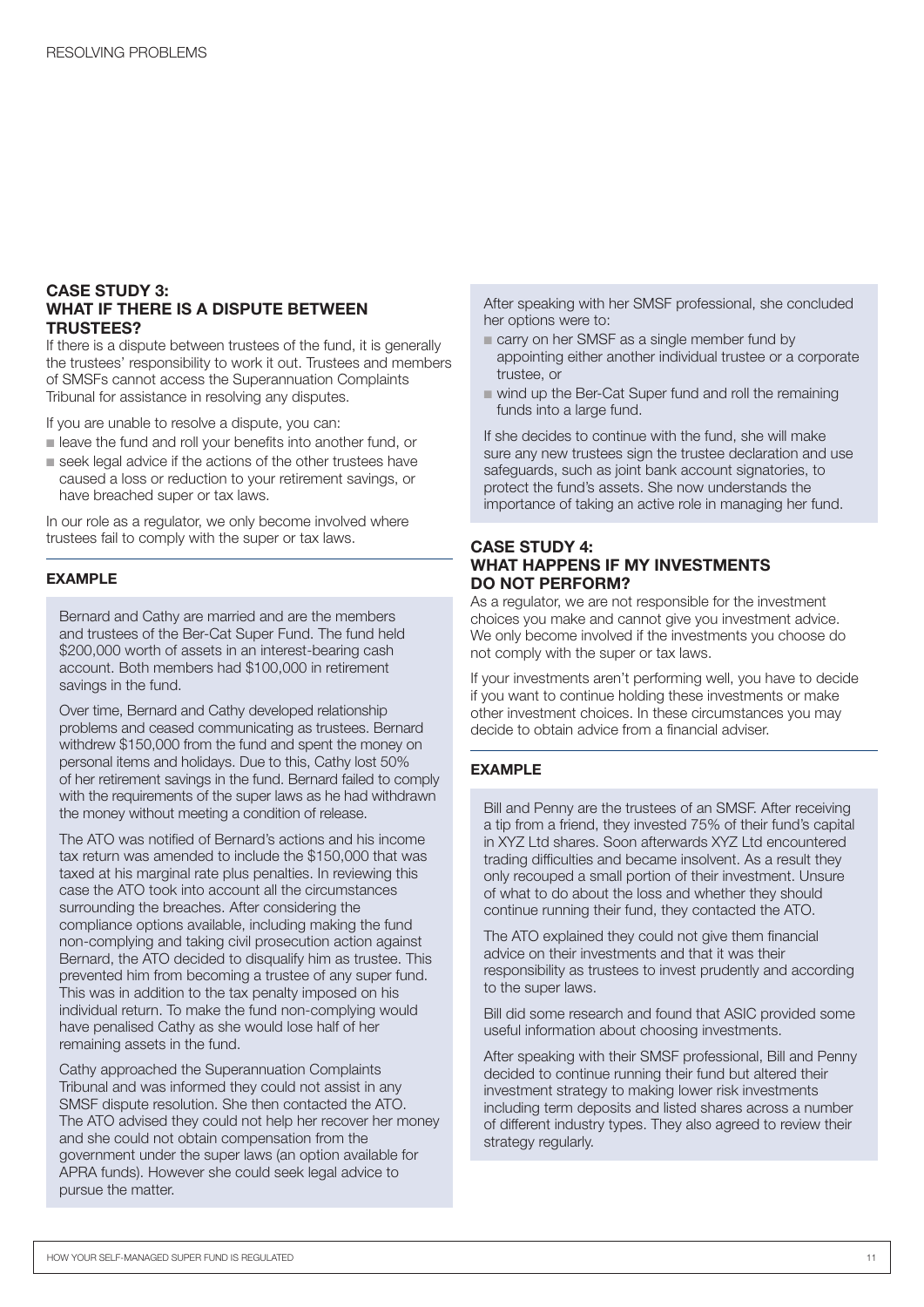## SUPER TERMS EXPLAINED

### **AUDITOR/ACTUARY CONTRAVENTION REPORT (ACR)**

An *Auditor/actuary contravention report* (NAT 11239) is used by approved auditors and actuaries to notify breaches of the super laws or concerns about an SMSF's financial situation to us.

### **COMPLYING FUND**

A complying fund is a super fund that complies with the requirements of the super laws. Complying super funds are taxed concessionally at 15%.

### **CONDITION OF RELEASE**

A condition of release is a nominated event (specified in the super laws) that must be met before a member can be paid super benefits (pension or lump sum). They include events such as retirement, attaining age 65, permanent and temporary incapacity and compassionate grounds (applications will be assessed by APRA).

### **LEGAL PERSONAL REPRESENTATIVE**

A legal personal representative is a person appointed to act as trustee on behalf of a:

- $\blacksquare$  member under a legal disability (usually a member under 18 years old)
- $\blacksquare$  member for whom they hold an enduring power of attorney, or
- $\blacksquare$  deceased member (up until the time death benefits start to be payable from the fund).

However, an individual who has been disqualified cannot have a legal personal representative appointed to act as trustee.

### **NON‑COMPLYING FUND**

A non-complying fund is a fund that either did not elect to be regulated or, having elected to be regulated, has not complied with the super laws. For a previously complying fund to become non-complying, we are required to issue a notice of non-compliance to the trustees. This means that the fund will be subject to the higher rate of tax applicable to non‑complying funds.

### **BINDING ADVICE**

Binding advice commits us to apply the law in a stated way. It can be provided for tax laws, but there is no provision for binding advice under super laws. It can be provided as a private ruling about how a tax law applies or would apply to your circumstances, or a public ruling.

### **UNDERTAKING**

An undertaking is a written agreement between the trustees of an SMSF and us, outlining the steps the trustees will take to rectify a breach of the super laws.